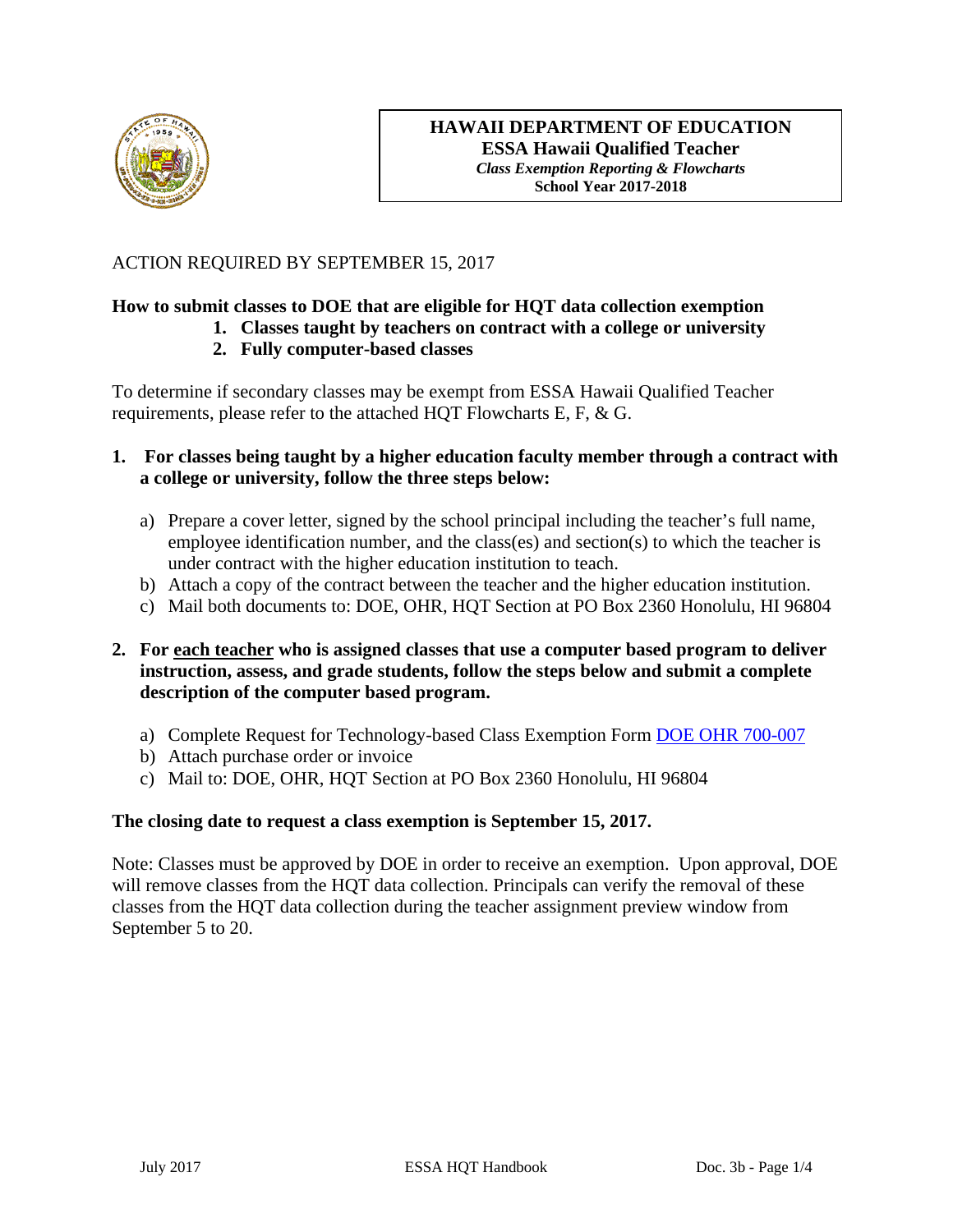#### Hawaii Department of Education The Pathway to Earning the HQ Designation

**Flowchart E**

 **DOE Developed Classes Taught via Closed Circuit/Cable Televion**



\*To determine the classes for which a teacher is designated as HQ, see eHR for HQ status report at http://hqt.k12.hi.us

\*\*Send copy of teacher's contract with college/university to the HQT Section at P.O. Box 2360, Honolulu, HI 96804 by September 15 ESSA HQT Handbook - July 2017 Doc. 3b - Page 2/4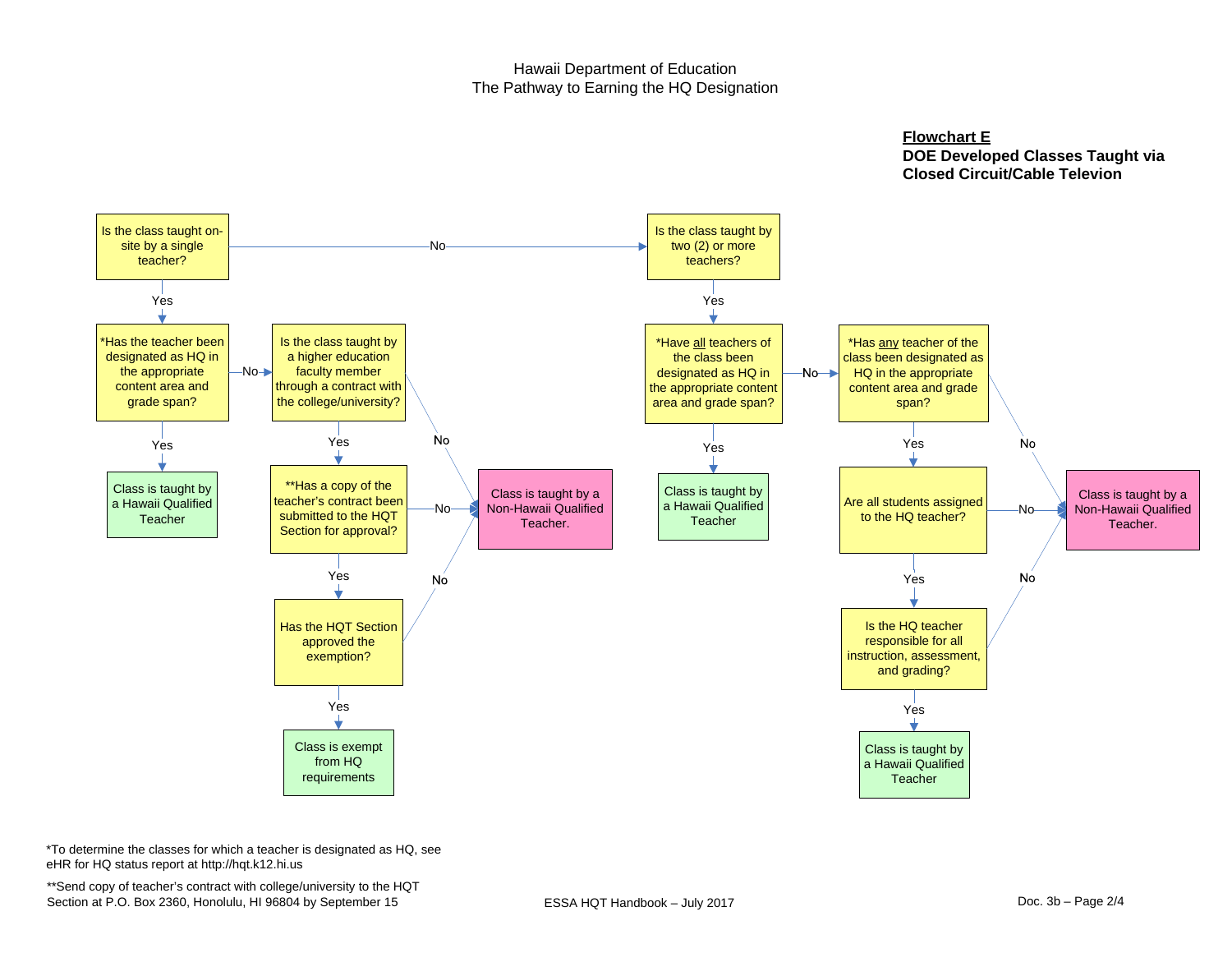#### Hawaii Department of Education The Pathway to Earning the HQ Designation

**Flowchart F Computer Based Classes**



\*To determine the classes for which a teacher is designated as HQ, see eHR for HQ status report at http://hqt.k12.hi.us

\*\*Send completed form DOE OHR 700-007 to the HQT Section at P.O. Box 2360, Honolulu, HI 96804 by September 15 **ESSA HOT Handbook** – July 2017